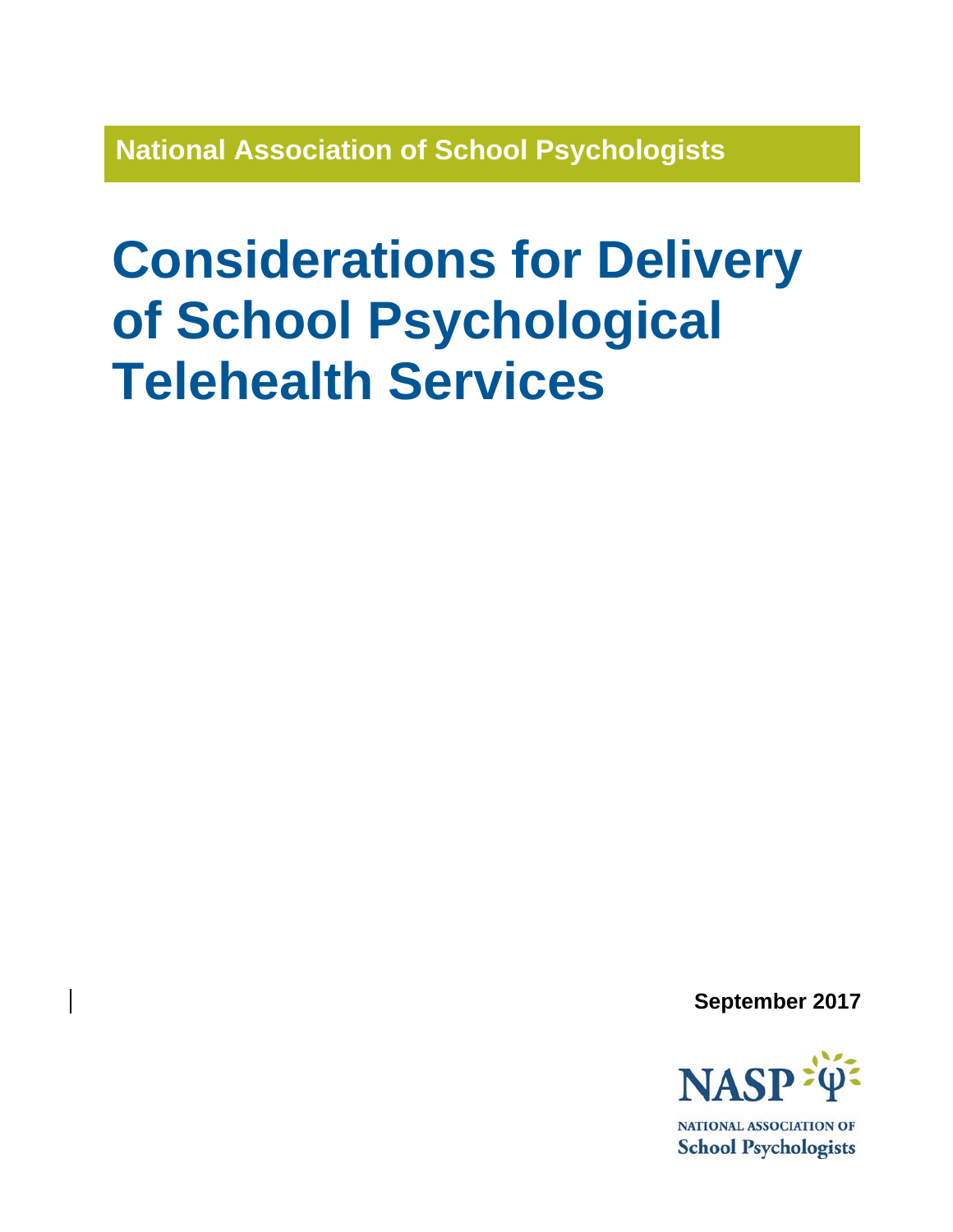# **Executive Summary**

This considerations document provides guidance on the important factors school psychologists should consider when engaging in the practice of delivering services virtually. Virtual service delivery is defined as providing services remotely, where the clinician and the client are physically located in two different locations and services are provided using technology via the Internet. It is also commonly referred to as *teletherapy* or *telehealth*; telehealth is the term that will be used throughout this document. The guidance provided does not constitute an endorsement or refutal of a particular approach or practice in the realm of teletherapy or telehealth. In addition, the information provided below reflects current information gathered. As more is learned and the field of telehealth evolves, new information is expected to emerge.

#### **BACKGROUND**

- A. Related professions, such as occupational therapy, physical therapy, speech–language pathology, social work, and clinical psychology have created guidance documents for their practitioners who engage in telehealth services. They concur on multiple guidelines to ensure professionalism in telehealth delivery.
- B. Test publishers are seeking guidance from professional organizations regarding telehealth services, though most publishers do not currently have well-established or well-vetted systems established for conducting assessments virtually.
- C. Third party service providers consider themselves to be "market facilitators." As such, they connect districts with independent contracting school psychologists and establish platforms to deliver services, but they assume no responsibility for the actual services delivered.

#### **BENEFITS AND CONCERNS**

- A. Benefits include the ability to provide services to remote or understaffed districts, including counseling, consultation, and assessment, as well as the ability to provide mentoring and support to interns or early career school psychologists.
- B. Concerns include issues around privacy and confidentiality, impersonal service provision, inadequate training of support personnel, reliability and validity of assessment results, test integrity, and effectiveness of services. In addition, there are concerns related to the increased use of social media as a professional consultation platform.

## **CERTIFICATION AND LICENSURE**

- A. Practitioners of telehealth must be certified or licensed in both their state of residence and the state in which their client resides. In addition, practitioners who provide telehealth through a third-party contractor are potentially providing services outside the auspices of a school or district, which may not be permissible for specialist-level or doctoral-level school psychologists in many states, without a private practice license.
- B. Currently, it is not clear if state department of education certification/licensing regulations specifically address telehealth services in their scope of practice for school psychologists. Private practice licensure also varies per state, so individual practitioners are responsible for ensuring their license(s) cover telehealth/teletherapy.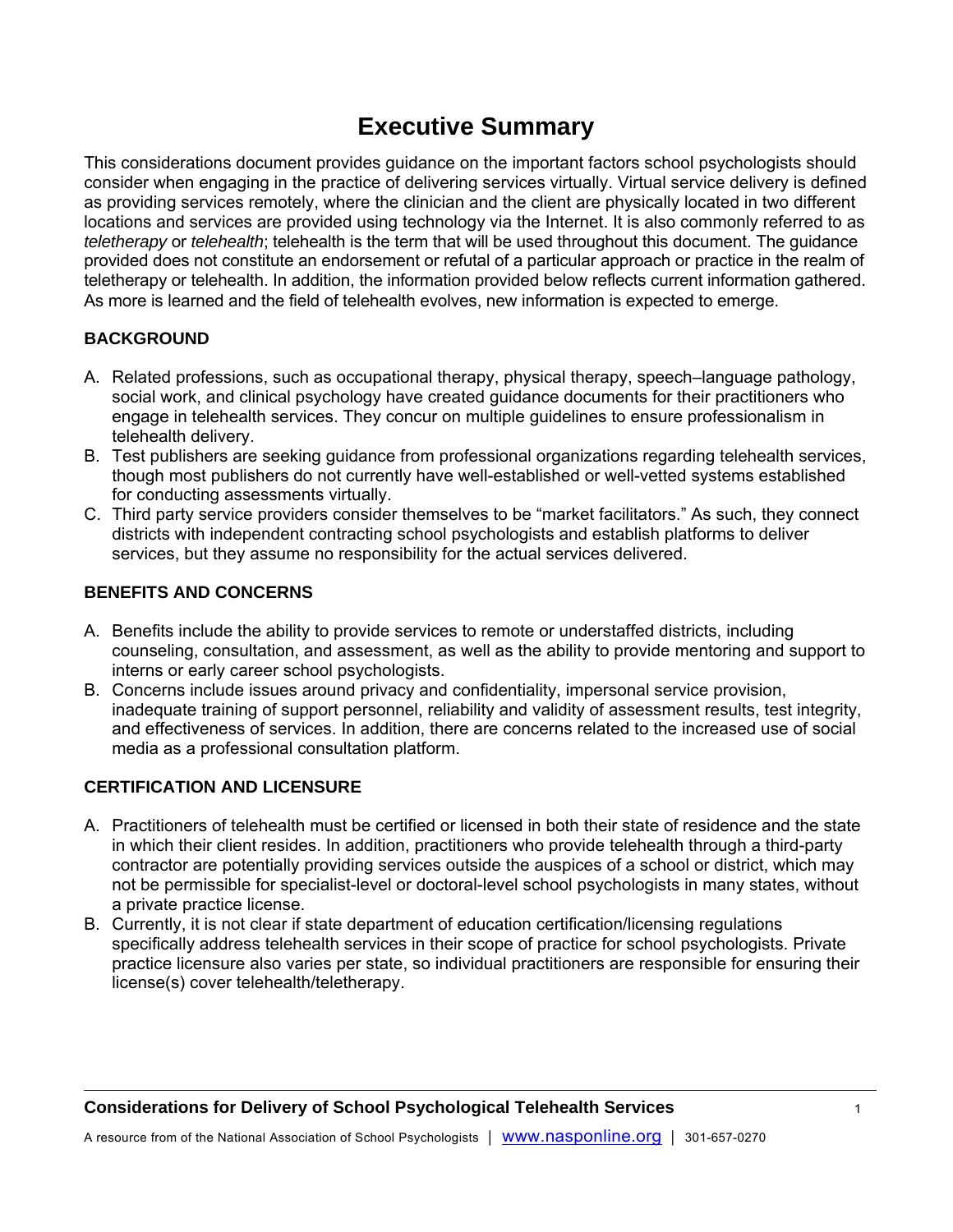#### **LEGAL AND ETHICAL IMPLICATIONS**

- A. Practitioners are cautioned to follow all HIPAA regulations, rather than just FERPA regulations. Ensuring secure technology is paramount, as is ensuring that appropriate informed consent is explained and obtained. Districts and third-party providers may not provide liability protections to practitioners, and it is unclear how school psychologists who engage in telehealth practices would fare in a due process or legal proceeding.
- B. Virtual service delivery requires close adherence to ethical standards. The same level of ethical and professional standards should apply to telehealth services as it does to in-person delivery of school psychological services.

#### **RECOMMENDATIONS**

School psychologists need to:

- 1. Adhere to all professional ethics, standards, policies, and positions.
- 2. Become knowledgeable of and follow licensure and certification requirements.
- 3. Ensure access to high-quality technology.
- 4. Obtain appropriate professional development to ensure their own competence in the delivery of telehealth services.
- 5. Use validated assessment tools and methods.
- 6. Maintain thorough documentation and legal/professional record-keeping practices.
- 7. Ensure high degrees of privacy, confidentiality, informed consent, and security.
- 8. Consider whether telehealth services are safe, effective and appropriate.
- 9. Obtain the appropriate licensure/certification—and, if needed, liability insurance—to cover telehealth services.

NASP also welcomes school psychologists and districts who engage in telehealth practices to provide feedback to NASP on the strengths and concerns associated with their experience so more can be learned to inform practice.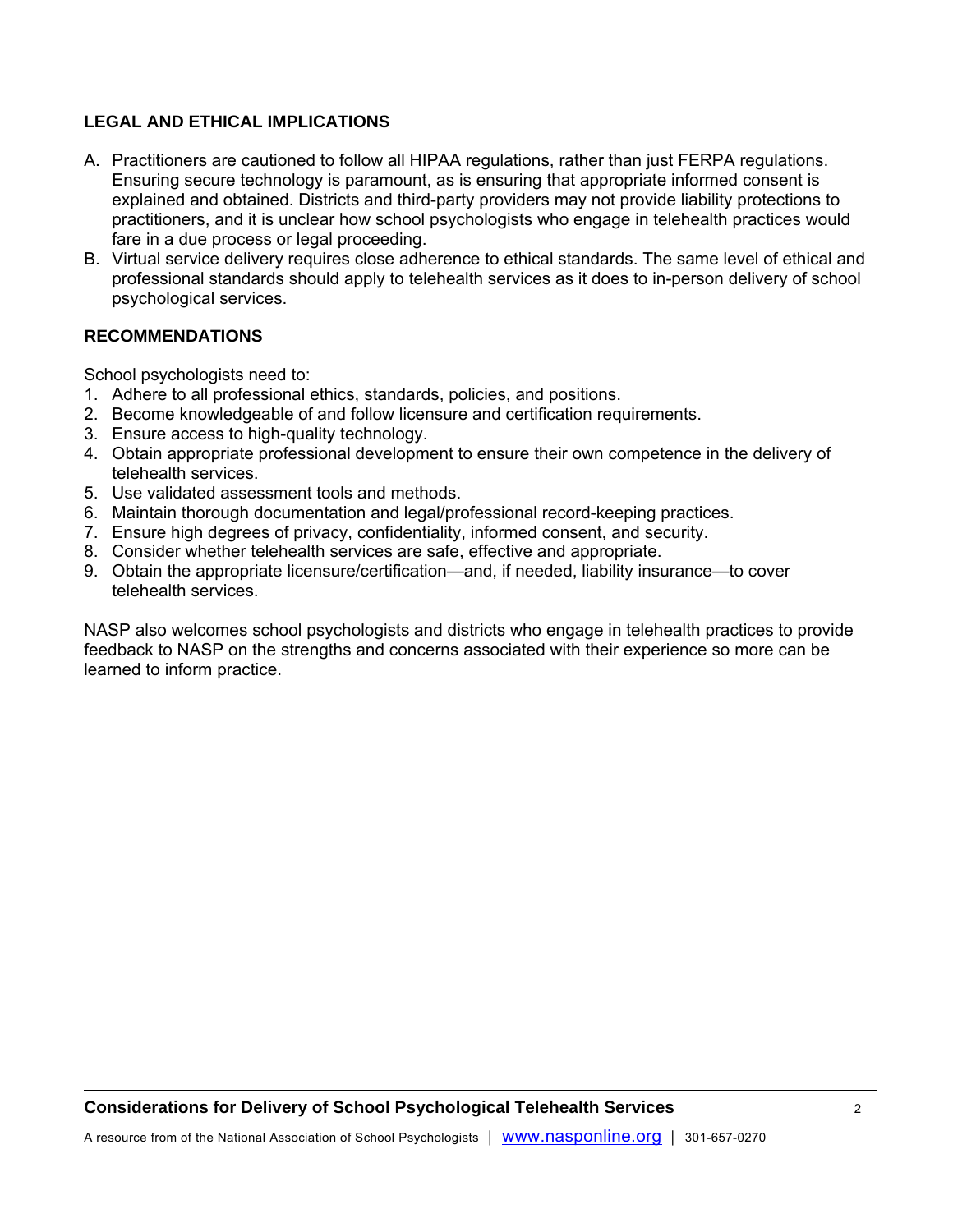# **Considerations for Delivery of School Psychological Telehealth Services**

## **INTRODUCTION**

There is a growing trend in the field of school psychology and related professions to provide services within a remote telehealth framework (i.e., virtually). Virtual service delivery is defined as providing services remotely, where the clinician and the client are physically located in two different locations and services are provided using technology via the Internet. These can include many core services provided by school psychologists. To be consistent with other professions who are currently doing virtual practice, *virtual delivery* will be referred to as *telehealth* throughout this document, as that is the common term used most by other professions.

In the creation of this document, NASP met and interviewed various publishers, third party service providers, practicing school psychologists, and related professional associations. In addition, empirical research was reviewed and summarized. These guidelines do not constitute an endorsement or refutal of a particular approach or practice in the realm of telehealth. In addition, the information provided below reflects current information gathered. As more is learned and the field of telehealth evolves, new information is expected to emerge.

## **PART I: BACKGROUND**

Telehealth services have been around for several decades, though the current iteration has taken root in the last decade or so. The Veterans Administration (VA) has long championed a telehealth service delivery model for mental health. Their experiences, and the increasing availability of affordable technology, have also led clinical psychology and related service professions to adopt telehealth practices. These fields came to the realization that many of their practitioners were engaging in telehealth services with no guidance and often were violating various legal and ethical standards. **In general, most telehealth services are held to the gold standard of an in-person, one-on-one setting.** The closer that these services are to the gold standard, the more reputable they are felt to be (Gammon, Sorlie, Bergvik, & Hoifodt, 1998).

## **A. Related Professionals**

The fields of occupational therapy, physical therapy, speech–language pathology, social work, and clinical psychology have created telehealth guidance documents for practitioners in their fields. There is general agreement across the professional organizations on several issues related to telehealth service provision, as practitioners should:

- 1. Adhere to all professional ethics, standards, policies, and positions.
- 2. Remain aware of licensure and certification requirements.
- 3. Have access to and expertise with high-quality, appropriate technology.
- 4. Select and use validated assessment tools and methods.
- 5. Maintain thorough documentation practices and legal, professional record-keeping practices.

#### **Considerations for Delivery of School Psychological Telehealth Services** 3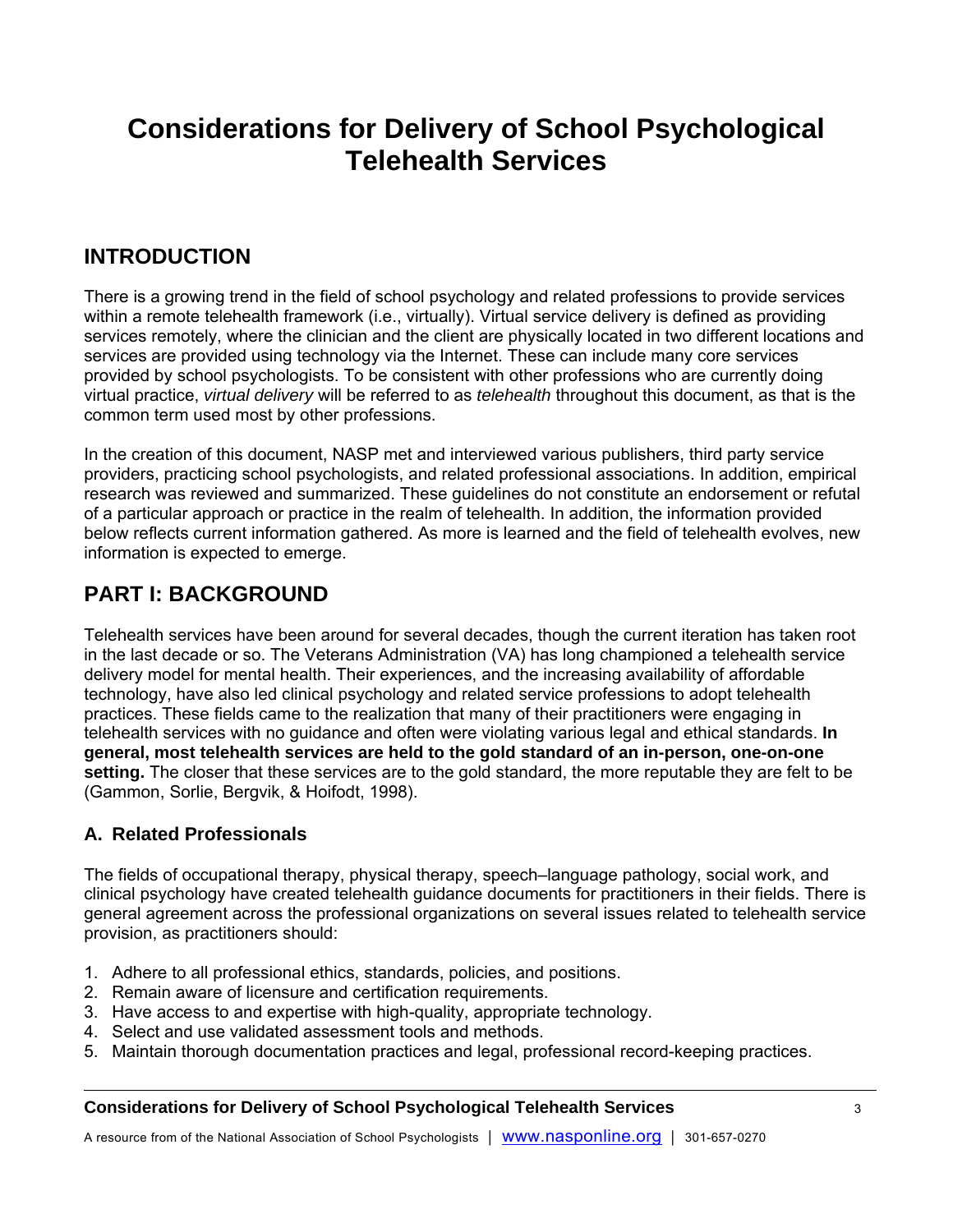- 6. Ensure high degrees of privacy, confidentiality, and security.
- 7. Consider whether telehealth services are safe, effective, and appropriate.

## **B. Test Publishers**

Among the major publishers, there is an interest in seeking guidance from professional practice organizations, such as NASP, regarding telehealth services. Other related professional organizations have worked closely with some publishers to ensure that assessment instruments are being validated and are reliable within an online environment.

Currently, few publishers have systems set up for telehealth. Pearson and its Q-Interactive/Q-Global systems were designed to use technology to administer assessments, but virtual delivery through telehealth was not the primary intent. Third party providers, such as Presence Learning, have been given the exclusive rights to develop online administration of the Woodcock-Johnson IV assessments, for which online assessment is the primary focus. Due to the shortage of school psychologists and struggles to meet the demands for services in hard to fill areas (e.g., rural, urban), third party companies are responding to the demand to deliver school psychology telehealth services.

## **C. Third Party Service Providers**

Leading companies who contract with school districts to provide telehealth services provided an overview of their delivery model and the technology that is utilized for providing services. The level of telehealth services ranges from remote clinicians serving in an assistance role for an on-site school psychologist to those who provide all services remotely. School psychologists are primarily used for assessments, though engagement in counseling, consultation, and observations is possible. The companies vary in the level of support they provide to school psychologists to administer assessments equivalent to in-person administration. For example, Presence Learning, a company that has the sole exclusive provider rights to online administration of the Woodcock-Johnson IV assessments, provides training for both the school psychologist and the aide who is in the room with the student. Presence Learning also requires the use of specific technological platforms that are HIPAA-compliant to ensure confidentiality, speed, bandwidth, pixel/clarity, and high-quality sound. Other companies provide less guidance and training.

Companies providing telehealth services hire school psychologists as independent contractors and view themselves as market facilitators. In other words, they provide school psychologists to districts (e.g., third party) and help guide school districts when investing in the technological platforms to provide telehealth services. School psychologists are responsible for the delivery of professional services, and because they are considered independent contractors, the school psychologists need to have their own liability insurance.

None of the companies interviewed record any of the services beyond the time the services took place, nor do they retain any records generated, as the records are sent to the contracting school districts. All other services are streamed live, including assessments and observations.

The companies utilize adult aides at the remote sites to be in the room with the student helping to facilitate the delivery of services, although the quality and consistency of training across service providers can vary widely. One of the companies has a structured half hour training for aides, while another company leaves it to the school psychologists' discretion to train the on-site aides.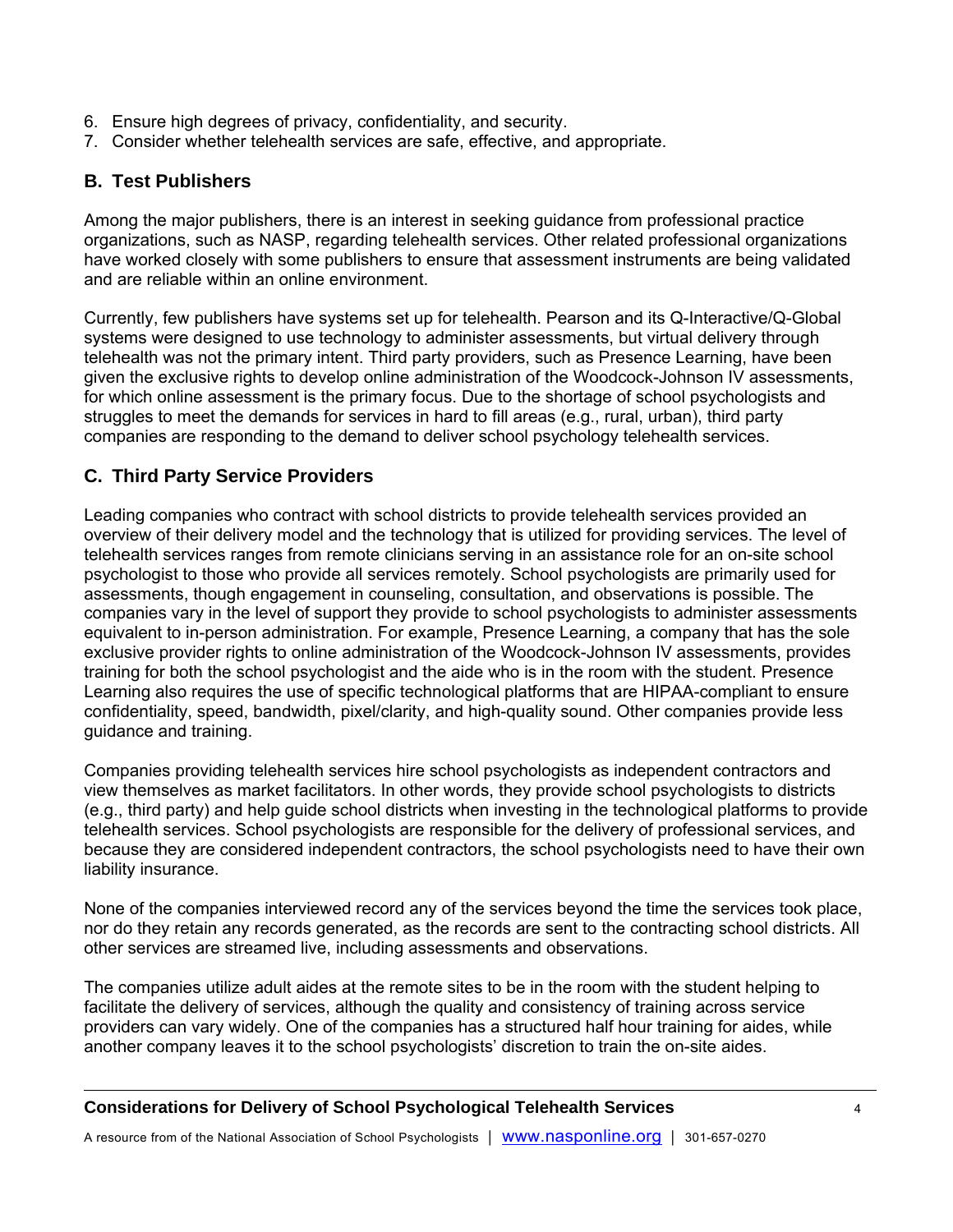# **PART II: OVERALL BENEFITS AND CONCERNS**

## **A. Benefits**

There are a range of benefits in the use of telehealth. These include increasing access to remote or underserved populations, decreasing travel times, and increasing professional efficiency.

*Access to Remote or Underserved Populations and School Districts.* There are many school districts unable to find school psychologists to provide in-person services. Some are in remote locations, while others are in more populated areas but have inadequate staffing to address the population's needs. The use of telehealth allows students in these districts to receive services that the district would be unable to provide or would be providing at a substandard level with less qualified personnel.

*Counseling.* In general, telehealth counseling services using cognitive-behavioral therapy in adult populations have proven effective across a range of disorders (Lindhiem, Bennett, Rosen, & Silk, 2015; Newby, Tworney, Li, & Andrews, 2016; Wootton, 2016). The evidence of effectiveness diminishes as the targeted populations get younger (Scaini, Belotti, Ogliari, & Battaglia, 2016). There are a variety of models in which telehealth counseling services are offered in the private sector. These models include utilizing text only, auditory only, or videoconferencing. The videoconference model is the one most akin to in-person counseling.

**Consultation.** The use of consultation through telehealth is growing in clinical settings, however research on the use of consultative telehealth models in schools is still relatively small. The available research indicates that consultative telehealth is effective and can provide greatly needed assistance to school staff and parents (Bice-Urbach & Kratochwill, 2016; Fischer, Collier-Meek, Bloomfield, Erchul, & Gresham, 2017).

*Assessment.* Telehealth allows for assessments to be conducted in multiple locations in a single day. This provides school psychologists with scheduling flexibility and also the opportunity to provide assessment services to students who may not have access to a licensed school psychologist.

*Supervision.* Telehealth makes it possible for interns and early career school psychologists to receive supervision from university and senior school psychologists, even when they are working in remote areas or districts that only have a single school psychologist or no school psychologist on staff. *Telesupervision* has not been as extensively researched as other areas, but early research indicates it is effective, provided various safeguards are put into place as would be indicated for other services (Chapman, Baker, Nassar-McMillan, & Gerler, 2011; Perry, 2012). NASP has provided guidance regarding telesupervision in the position paper, *Guidance for Postgraduate Mentorship and Professional Support,* in sections 9 and 10*.* 

## **B. Concerns**

*Professional Issues.* The use of third party providers raises concerns about privacy and confidentiality. Online security is a must to ensure client information is safe and secure and only shared with the appropriate professionals allowed by law and ethical standards. Other general concerns include equipment malfunction, feelings of less personalized care, and lack of cultural awareness and sensitivity.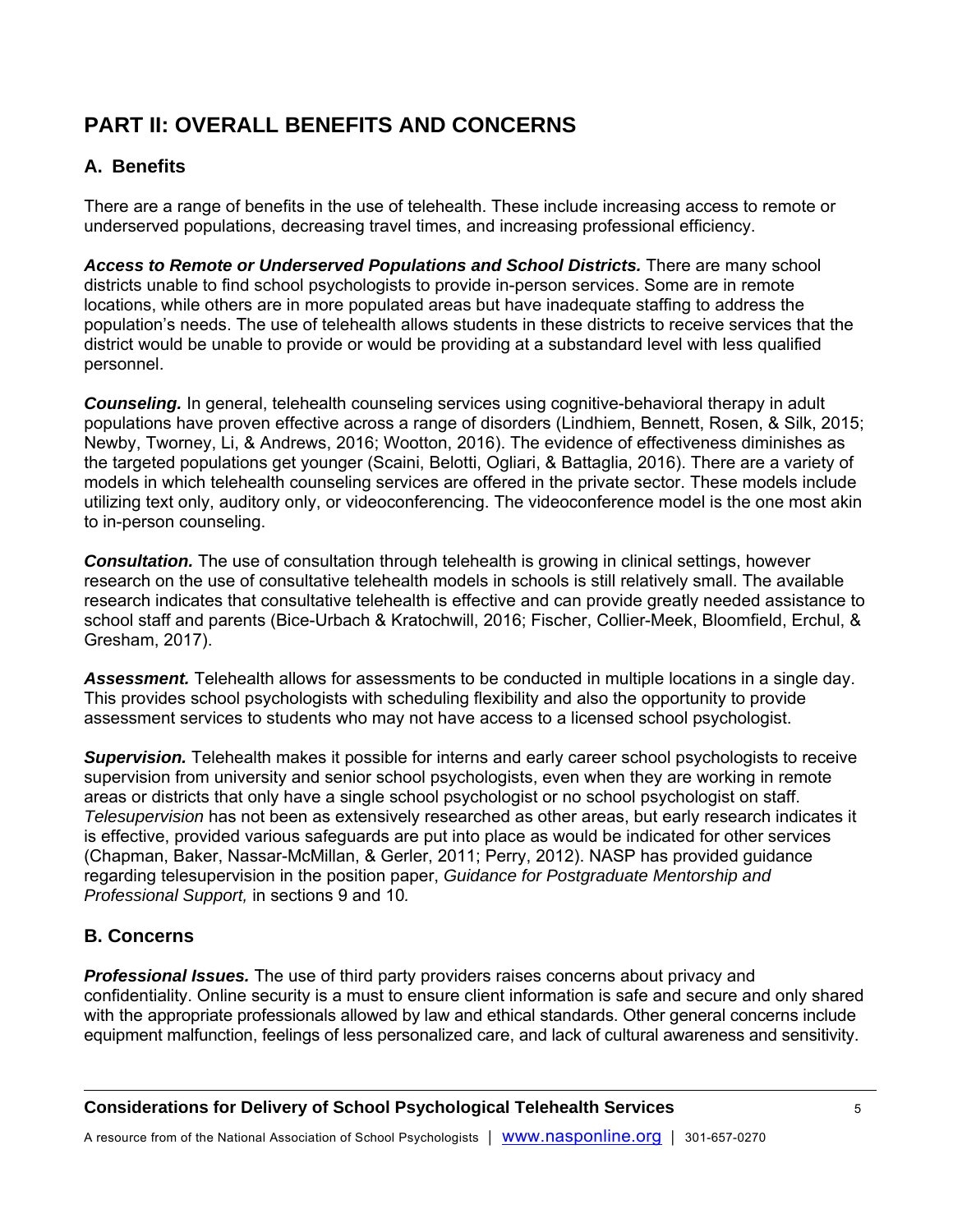A broader concern is that school districts will prefer telehealth services over in-person services. While this is frequently mentioned as a potential concern, none of the companies or organizations that were interviewed indicated this has come to fruition. Rather, they expressed that school districts have always expressed preference for an in-person provider but turn to telehealth due to shortages in the field.

Using telehealth services with children raises the issue of needing aides in the room with them in order to assist in administration or to address any behavioral issues. The background of the aides is incredibly varied. This can lead to interruption or undermining of the services through various actions taken on the part of the aides, such as giving feedback to a parent based on observation of a testing session or providing guidance to complete a task, which can confound results.

*Assessment.* This is the least explored area of service in telehealth. There is one small study commissioned by Presence Learning that validated the equivalency of the WJ-IV Cognitive and Achievement test result compared to in-person administration

(https://www.presencelearning.com/resources/online-assessment-services-including-

psychoeducational-assessments/). Other companies allow school psychologists to use any test school psychologists deem appropriate even if the publishers have not intended for the test to be virtually administered. This raises issues regarding the reliability and validity of the results obtained, as norming samples have not included telehealth administration. Additional factors will need to be considered to maintain test integrity, including others who may be in the testing room and the level of distractions present during administration. One company spoke to the importance of using at least two cameras when conducting assessments, one for the psychologist and student to interact and another that needs to be placed overhead so the school psychologist can observe the student completing the task. In addition, in order to ensure high-quality connections, bandwidth, speed, picture clarity, and clear audio quality must also be considered.

*Storage and Sharing of Data*. It is important that careful consideration is given to how data obtained via telehealth services are shared between the contracting school psychologist and the school district. One company warned that file sharing document sites such as Google Docs are not secure and may not comply with HIPPA and FERPA standards.

*Social Networking and Apps.* The use of social networking sites—such as Facebook, LinkedIn, and the NASP Communities—and smartphone apps are typically not viewed as part of telehealth. However, many school psychologists use social networks to discuss issues related to client services. This can lead to the violation of student privacy and inappropriate disclosure of information. In addition, there is an increasing use of apps to supplement services, such as tracking a student's mood over time or measuring student behavior. These apps have relatively little oversight and no acknowledged vetting authority on what is done with the data collected or on whether an appropriate level of security is employed with the data that is generated.

# **PART III: CERTIFICATION AND LICENSURE**

Certification and licensure are dictated at the state level, with each state delineating school psychologists' scope of practice and whether they can practice autonomously. This issue is particularly important with telehealth as it requires certification and licensure both in the state where the practitioner resides *and* the state of the student receiving services. There are several states that do not allow autonomous functioning of school psychologists at the specialist level; and for those that do, that state's licensure through the psychological licensure board may need to specifically cover telehealth practice.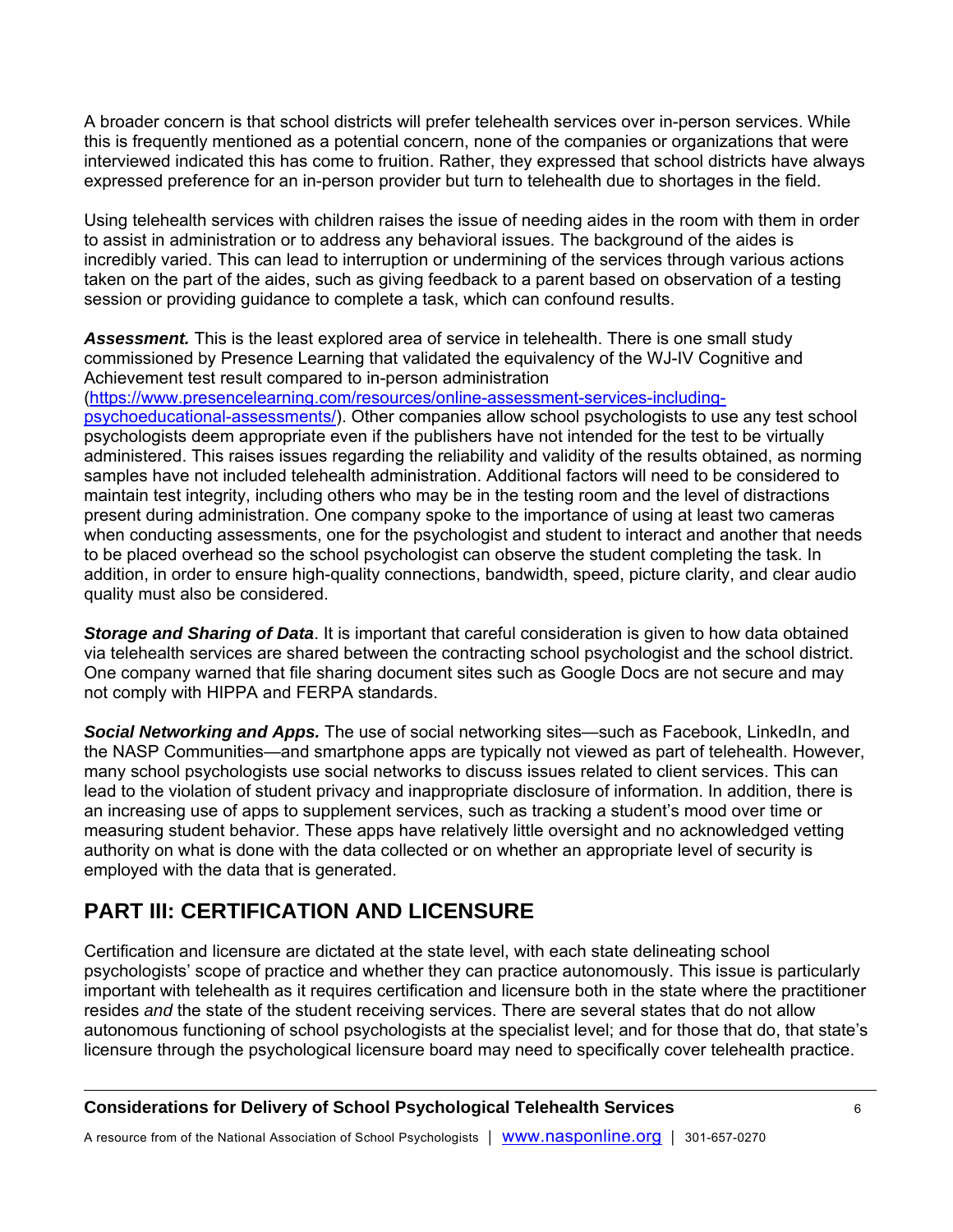In addition, it is unknown if licenses from any state departments of education specifically address the practice of telehealth. Because the telehealth school psychologist may not be an employee of the school district which the student attends, and most state department of education licenses only cover those who are employed by a public school district, it is unclear if obtaining the state department of education license in the state for which the psychologist and/or student resides provides licensure coverage.

While the interviewed third-party providers focus on assisting school psychologists to become certified or licensed in various states, it would be easy for school psychologists to unknowingly practice without appropriate licensure coverage in a given state. The individual school psychologist is responsible for ensuring they are meeting the relevant state's statutes, regulations, and policies prior to using a telehealth service delivery model.

# **PART IV: LEGAL AND ETHICAL IMPLICATIONS**

## **A. Legal Implications**

**Applicable Laws.** Federal laws that guide telehealth services include FERPA and HIPAA. While schools typically don't fall under HIPAA regulations, they may when a third-party service provider is involved. The most conservative route for school psychologists is to treat HIPAA as the law of the land. It is the most recent legislation, and it firmly acknowledges the role that the Internet and cloud computing have in health service delivery.

**Technology.** Student privacy and confidentiality are paramount concerns with telehealth. Currently, providers tend to use videoconferencing software for most services. Document cameras are added for assessment. Practitioners must ensure that these technological platforms use appropriate encryption when transmitting data. This can be very hard for average practitioners to verify on their own. Other security measures should be in place to protect student information and dispose of data properly.

**Informed Consent.** Many school district forms have not been constructed to accommodate the use of telehealth. This is particularly concerning for informed consent, as the parent must be informed of the service delivery method being utilized and issues involving various risks, benefits, and, in addition, the students' rights must be addressed. This includes the right of parents to refuse telehealth services.

**Liability Insurance.** School psychologists who practice telehealth, particularly outside of their school district employment or beyond state borders, will need to carry their own liability insurance. There are different types of liability insurance depending on work setting. If you are employed by and working in a public school setting, this type of liability insurance is often less expensive but only covers the professional within their public school district employment duties. If working in private practice, it requires a different level of insurance that is often more expensive. As stated above in the licensure section, it could be unclear where telehealth practice falls in regard to licensure and, thus, it may also be unclear regarding insurance coverage. The school psychologists will need to ensure that the insurance coverage allows for telehealth practice, specifically when providing services in different jurisdictions and across state lines.

**Due Process and Legal Proceedings.** This is unchartered territory in regard to the field of school psychology. There is no known case of a K–12 student who was receiving telehealth services ending up in a legal proceeding. In conversations with the various stakeholders, it was unclear if telehealth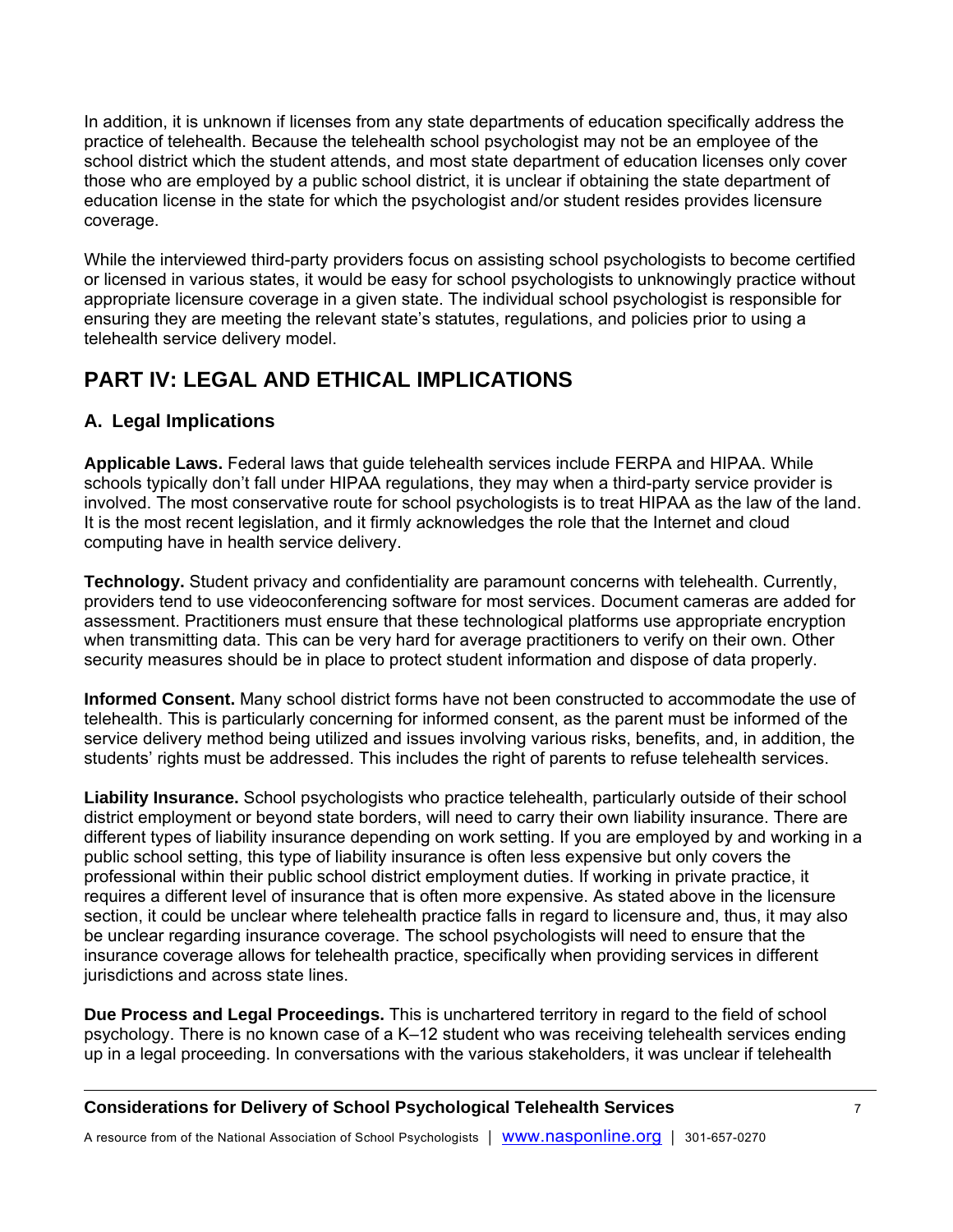school psychologists would have representation by the school district in which the students reside, or if school psychologists would have to retain their own representation and/or cover all expenses related to any potential legal proceeding for which they may become engaged due to their involvement in telehealth assessment and/or service delivery. Due to being contract employees, it appears the thirdparty service providers would not be required to provide legal representation for the school psychologists. In addition, many there are concerns that assessment results may not hold up in a legal proceeding, since test construction and norming samples did not include a sample of those who were administered the assessment remotely. Many unknowns remain in regard to legal proceedings.

## **B. Ethical Implications**

**Appropriate Fit for Student**. When electing to use telehealth, there are various factors for the school psychologist to consider regarding student characteristics. The companies interviewed emphasized that not every student is a good candidate for telehealth services; thus, careful consideration needs to occur. Considerations include the complexity of the student's condition, the context and environment in which the student interacts, how comfortable the student is with using technology, and the nature and complexity of the service and/or intervention required and/or being asked of by the school. In addition, the knowledge, skill, and competence of the school psychologist to deliver telehealth services is also paramount to ensure high-quality service delivery.

**Technology.** School psychologists need to maintain and enhance their level of understanding of the concepts related to the delivery of services via telehealth technologies. Equally important, school psychologists need to educate the students and aides regarding the technology so that they are also comfortable with it. The same level of ethical and professional standards should apply to telehealth services as it does to in-person delivery of school psychological services.

## **PART V: RECOMMENDATIONS**

School psychologists need to:

- 1. Adhere to all professional ethics, standards, policies, and positions.
- 2. Become knowledgeable of and follow licensure and certification requirements.
- 3. Ensure access to high-quality technology.
- 4. Obtain appropriate professional development to ensure their own competence in the delivery of telehealth services.
- 5. Select and use validated assessment tools and methods.
- 6. Maintain thorough documentation and legal/professional record-keeping practices.
- 7. Ensure high degrees of privacy, confidentiality, informed consent, and security.
- 8. Consider whether telehealth services are safe, effective, and appropriate.
- 9. Ensure they have appropriate licensure/certification—and, if needed, liability insurance—to cover telehealth services.

NASP also welcomes school psychologists and districts who engage in telehealth practices to provide feedback to NASP on the strengths and concerns associated with their experience so more can be learned to inform practice.

## **Considerations for Delivery of School Psychological Telehealth Services** 8